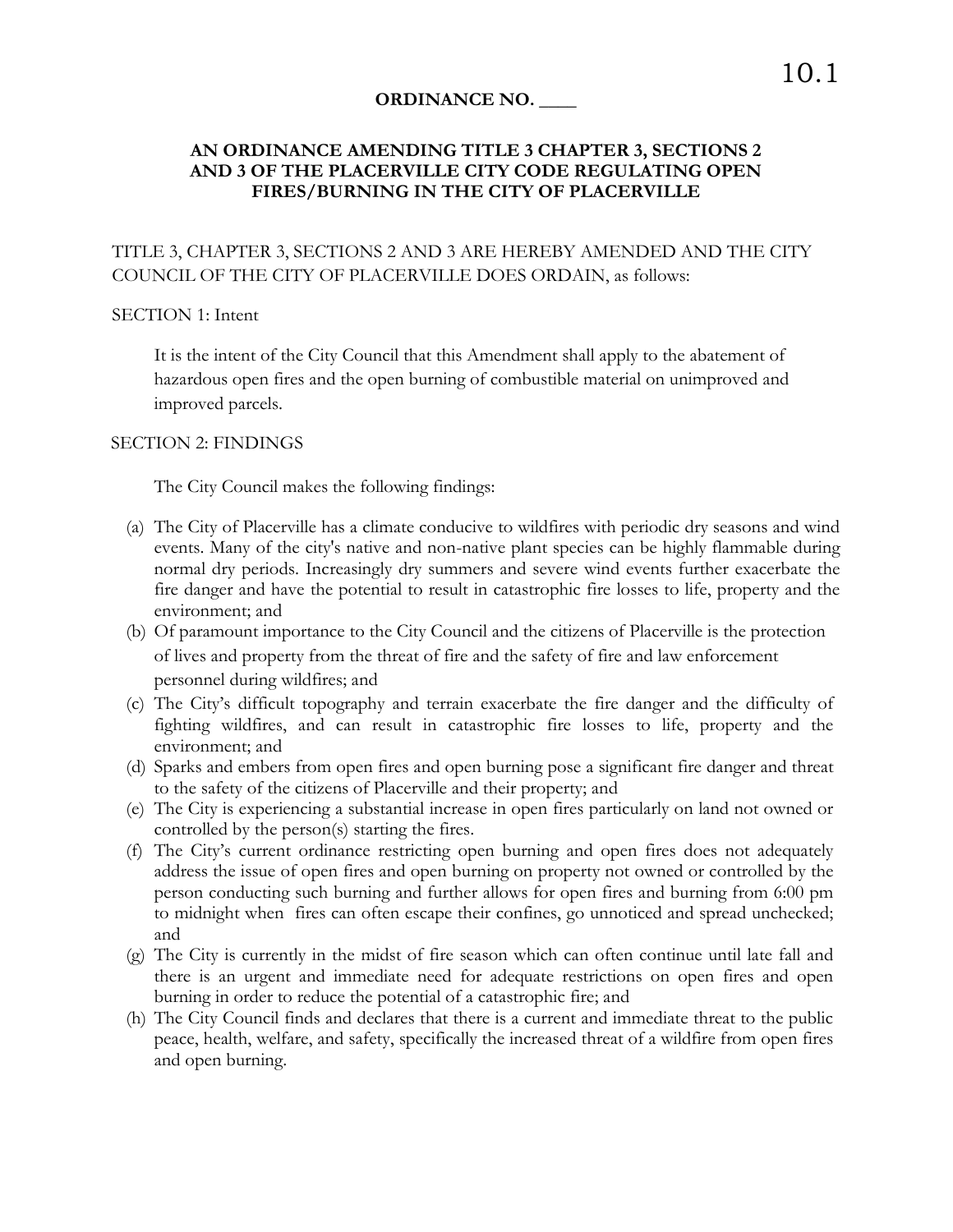# 3-3-2: OPEN FIRES:

(a) No person shall ignite, set fire to or burn in the open air in any open, exposed or outdoor fire, any rubbish, paper, shavings, boxes, cardboard, construction lumber, plywood, trimmings, grass, litter or other combustible waste materials or substance, except hazardous vegetation, at any time.

(b) It shall be unlawful for any person to ignite, permit, or maintain an open fire within the city limits of the City of Placerville after the time when burning is declared prohibited by Cal Fire, until the date Cal Fire declares, by proclamation, that the hazardous fire conditions have abated for that year, (usually after rainfall sufficient for thorough wetting of vegetation), or at any other time during any year when unusual fire hazard conditions exist in the City as determined by the Fire Chief. The fire chief may issue special permits for burning if, in his opinion, the circumstances warrant.

(c) During the season when residential burning is permitted, after fire conditions have abated for that year, and before open burning is prohibited in the next year, the following regulations shall apply:

- (1) All open burning within the City of Placerville shall be subject to El Dorado County Air Quality Management District declarations of a "Permissive Burn Day" on any day proposed for open burning.
- (2) All open burning within the City of Placerville shall be subject to the burn permit requirements of the El Dorado County Air Quality Management District and the El Dorado County Fire District or Cal Fire.
- (3) Any open burning shall be at all times under competent and continuous supervision and not within ten feet (10') of any building or structure. All flammable or combustible materials shall be cleaned away from any hedge, ornamental shrub or tree for such distance as may be necessary to safeguard the same from scorching, or igniting or burning, but in no case less than ten feet (10') therefrom.
- (4) It shall be unlawful for any person to ignite, permit or maintain an open fire within the City of Placerville at any time, without the prior, written consent of the landowner or their agent.
- (5) Any violation of this ordinance shall be deemed to be a misdemeanor.

# 3-3-3: FIRES IN OUTSIDE PITS OR GRILLS:

- A. The prohibition in 3-3-2 is not intended to prohibit outdoor fires within habited premises, developed recreational areas or City Parks where the following conditions are met:
- (1) Fire is built in a permanent barbecue, portable barbecue, outdoor fireplace, incinerator or grill located on property that the individual using such device has the legal authority to occupy; and
- (2) Fire is a minimum of fifteen feet from any grass, grain, brush or forest covered area; and
- (3) Competent and continuous supervision is present at all times capable of tending such fire.
- (4) All fires and coals in fireplaces, pits or grills shall be thoroughly extinguished after the use thereof has been completed